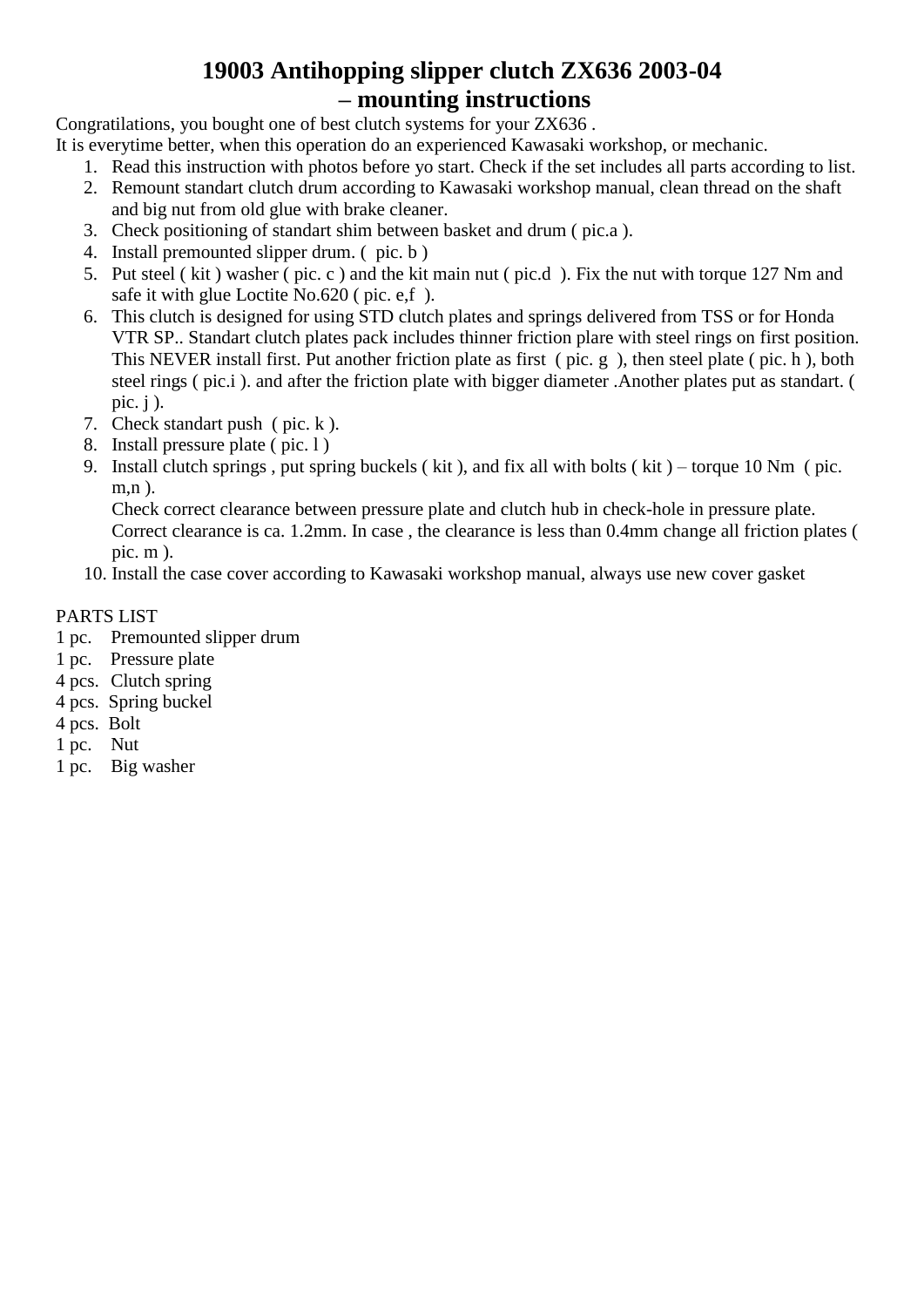## 19003 Picture A (pic.a)



19003 Picture C (pic.c)

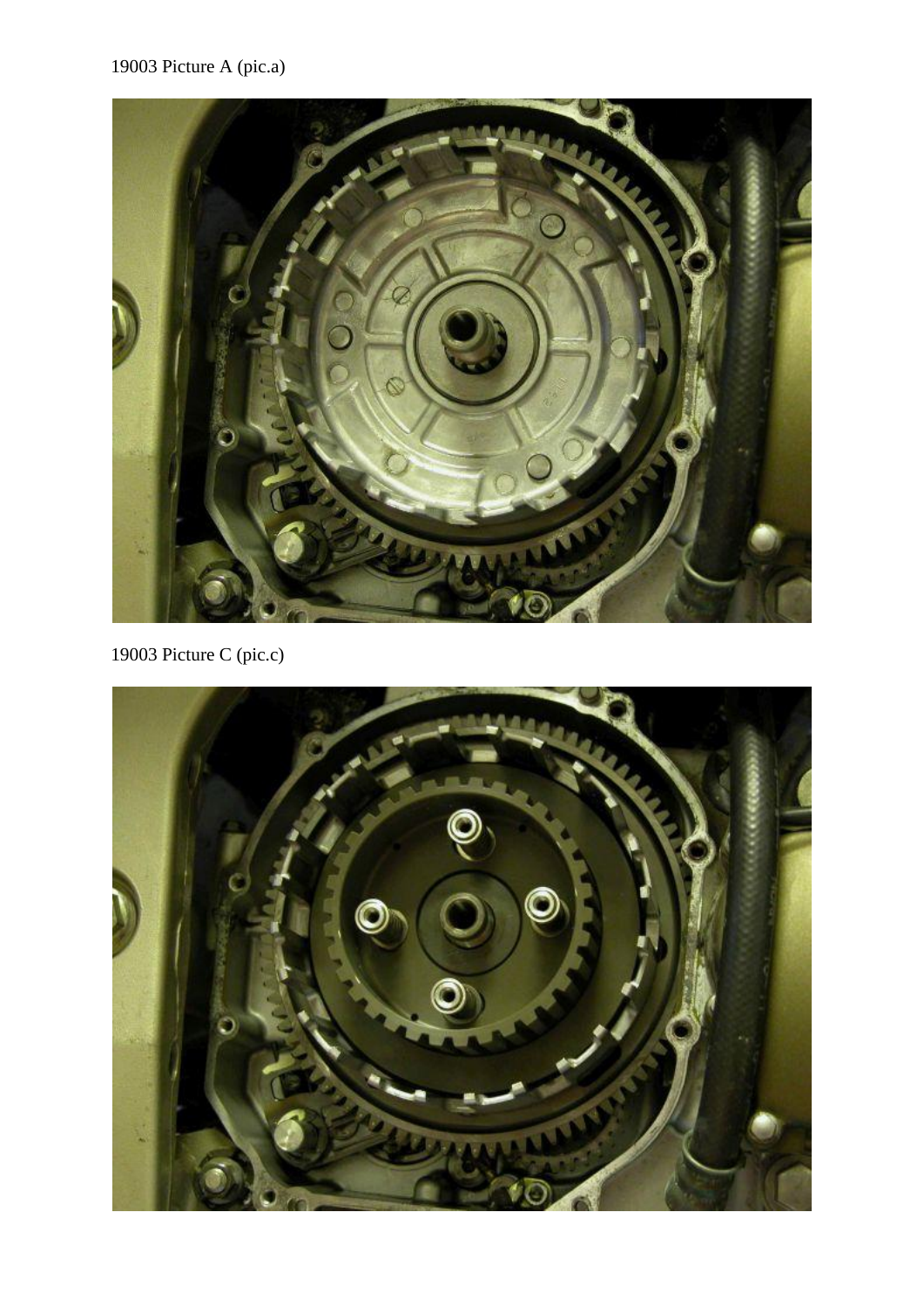# 19003 Picture D (pic.d)



19003 Picture E (pic.e)

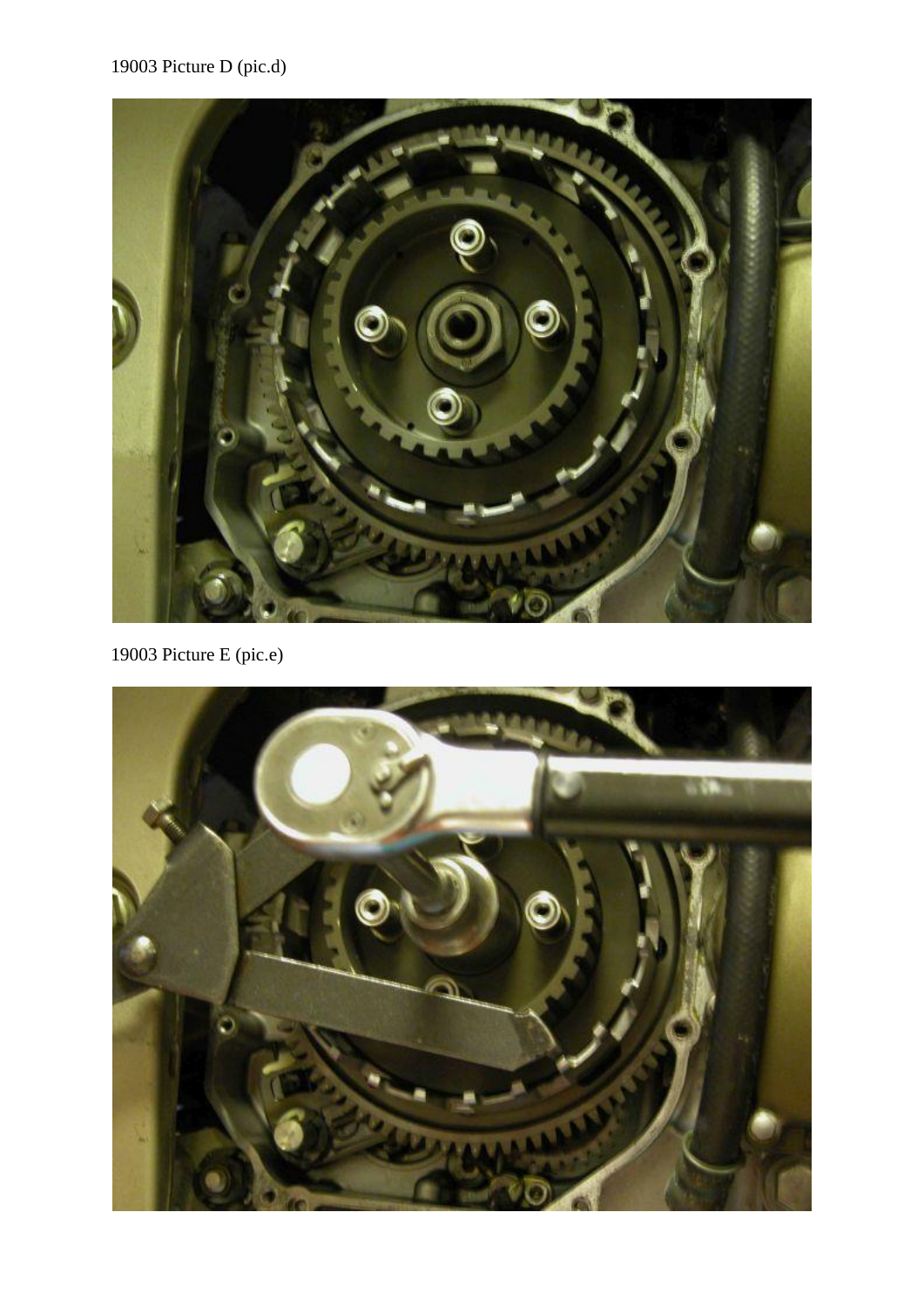

19003 Picture G (pic.g)

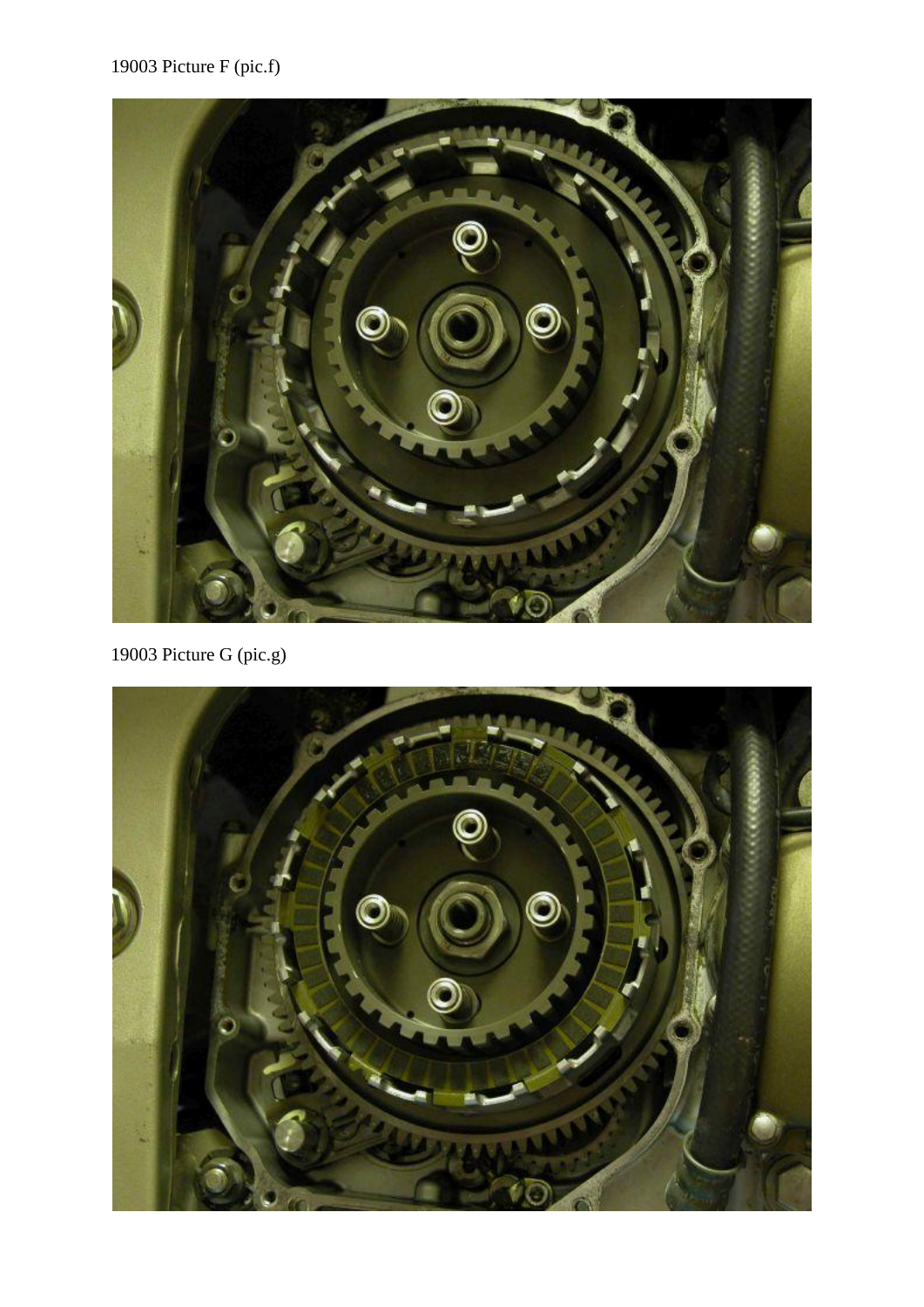## 19003 Picture H (pic.h)



19003 Picture I (pic.i)

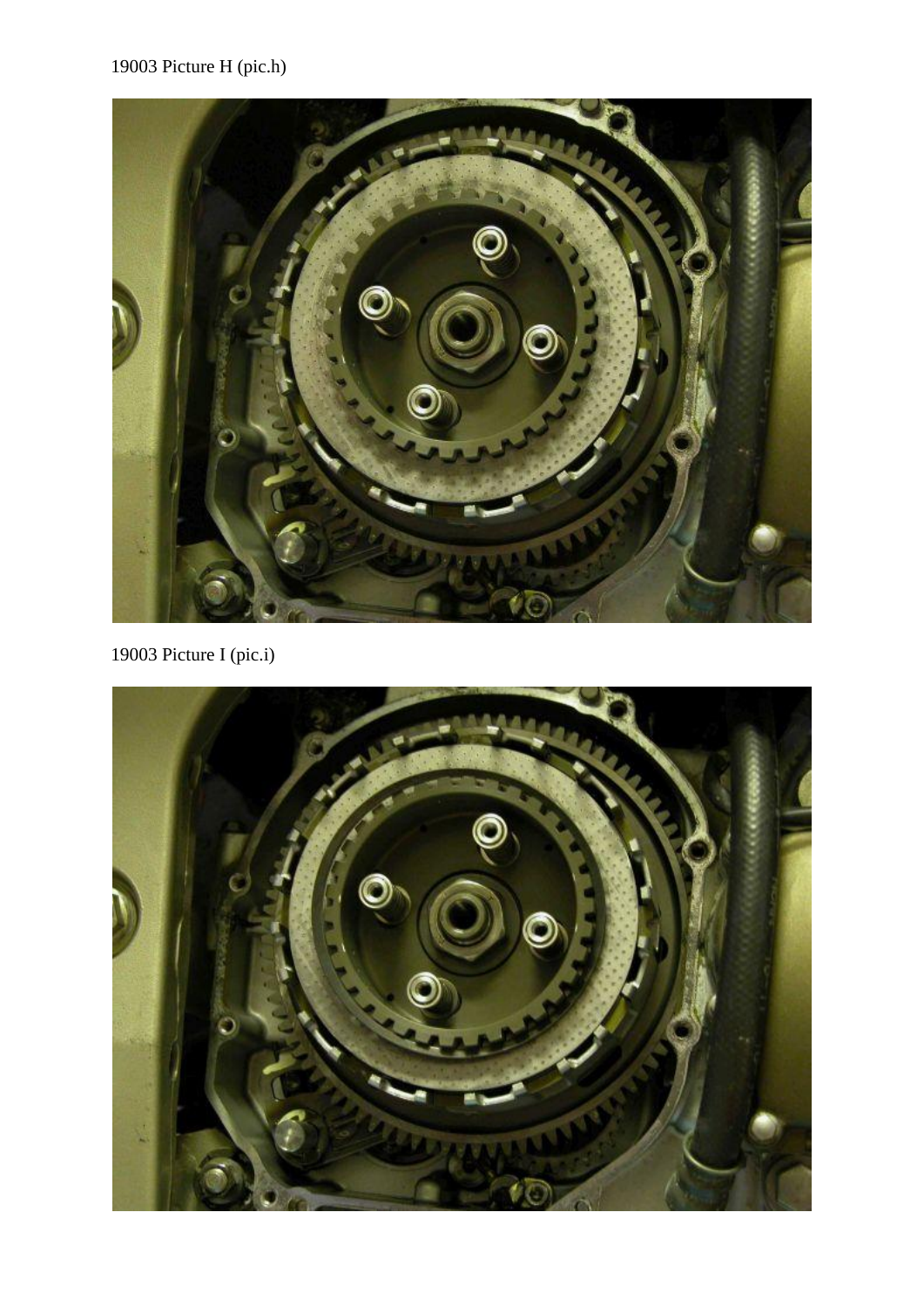19003 Picture J (pic.j)



19003 Picture K (pic.k)